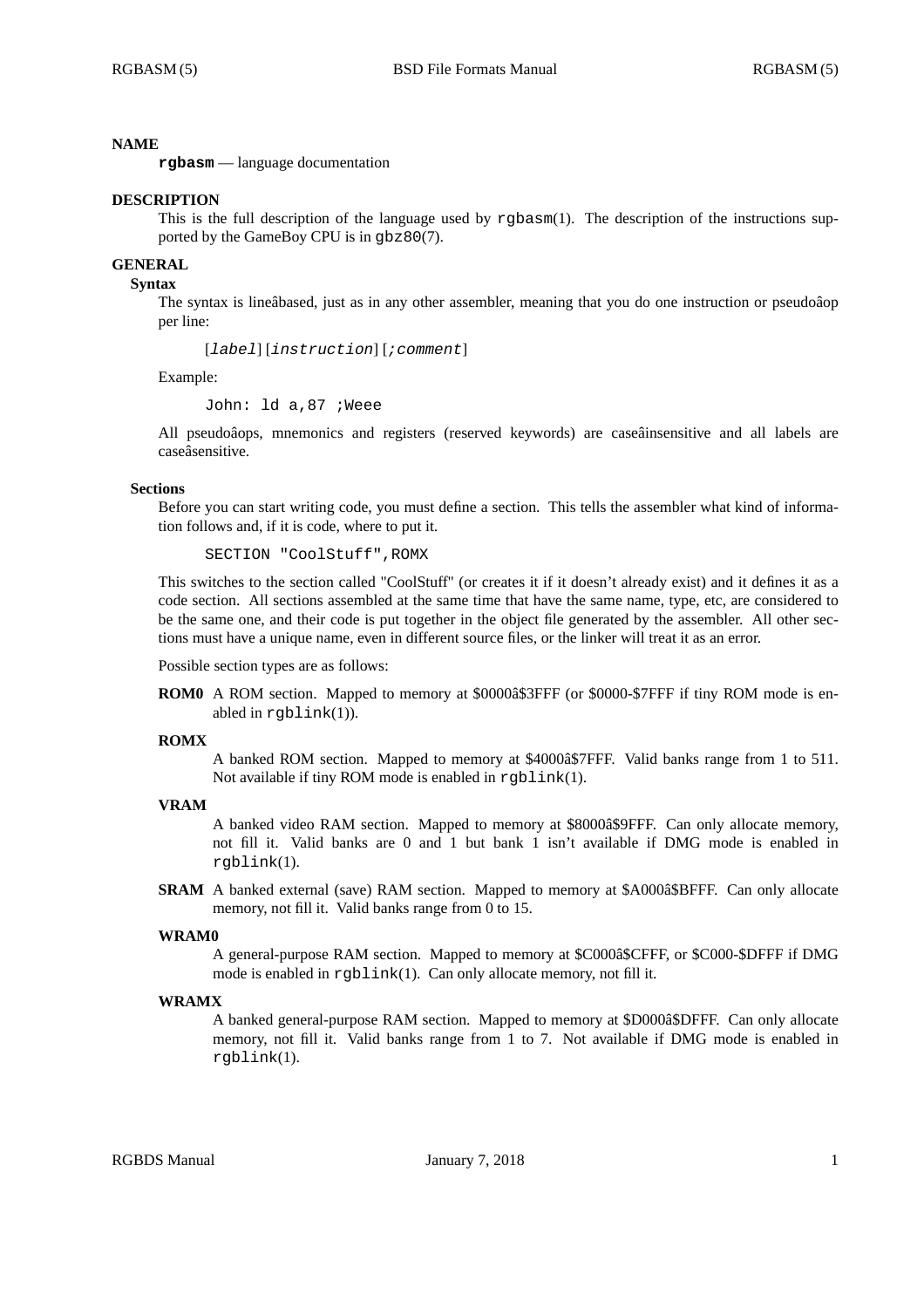**OAM** An object attributes RAM section. Mapped to memory at \$FE00-\$FE9F. Can only allocate memory, not fill it.

### **HRAM**

A high RAM section. Mapped to memory at \$FF80â\$FFFE. Can only allocate memory, not fill it.

NOTE: If you use this method of allocating HRAM the assembler will NOT choose the short addressing mode in the LD instructions **LD [\$FF00+n8],A** and **LD A,[\$FF00+n8]** because the actual address calculation is done by the linker. If you find this undesirable you can use **RSSET** / **RB** / **RW** instead or use the **LDH [\$FF00+n8],A** and **LDH A,[\$FF00+n8]** syntax instead. This forces the assembler to emit the correct instruction and the linker to check if the value is in the correct range.

A section is usually defined as a floating one, but the code can restrict where the linker can place it.

If a section is defined with no indications, it is a floating section. The linker will decide where to place it in the final binary and it has no obligation to follow any specific rules. The following example defines a section that can be placed anywhere in any ROMX bank:

SECTION "CoolStuff",ROMX

If it is needed, the following syntax can be used to fix the base address of the section:

SECTION "CoolStuff",ROMX[\$4567]

It won't, however, fix the bank number, which is left to the linker. If you also want to specify the bank you can do:

```
SECTION "CoolStuff",ROMX[$4567],BANK[3]
```
And if you only want to force the section into a certain bank, and not it's position within the bank, that's also possible:

```
SECTION "CoolStuff", ROMX, BANK[7]
```
In addition, you can specify byte alignment for a section. This ensures that the section starts at a memory address where the given number of least-significant bits are 0. This can be used along with **BANK**, if desired. However, if an alignment is specified, the base address must be left unassigned. This can be useful when using DMA to copy data or when it is needed to align the start of an array to 256 bytes to optimize the code that accesses it.

```
SECTION "OAM Data",WRAM0,ALIGN[8]; align to 256 bytes
SECTION "VRAM Data",ROMX,BANK[2],ALIGN[4]; align to 16 bytes
```
HINT: If you think this is a lot of typing for doing a simple **ORG** type thing you can quite easily write an intelligent macro (called **ORG** for example) that uses **@** for the section name and determines correct section type etc as arguments for **SECTION**.

**POPS** and **PUSHS** provide the interface to the section stack. **PUSHS** will push the current section context on the section stack. **POPS** can then later be used to restore it. Useful for defining sections in included files when you don't want to destroy the section context for the program that included your file. The number of entries in the stack is limited only by the amount of memory in your machine.

Sections can also be placed by using a linkerscript file. The format is described in rgblink(5). They allow the user to place floating sections in the desired bank in the order specified in the script. This is useful if the sections can't be placed at an address manually because the size may change, but they have to be together.

## **SYMBOLS**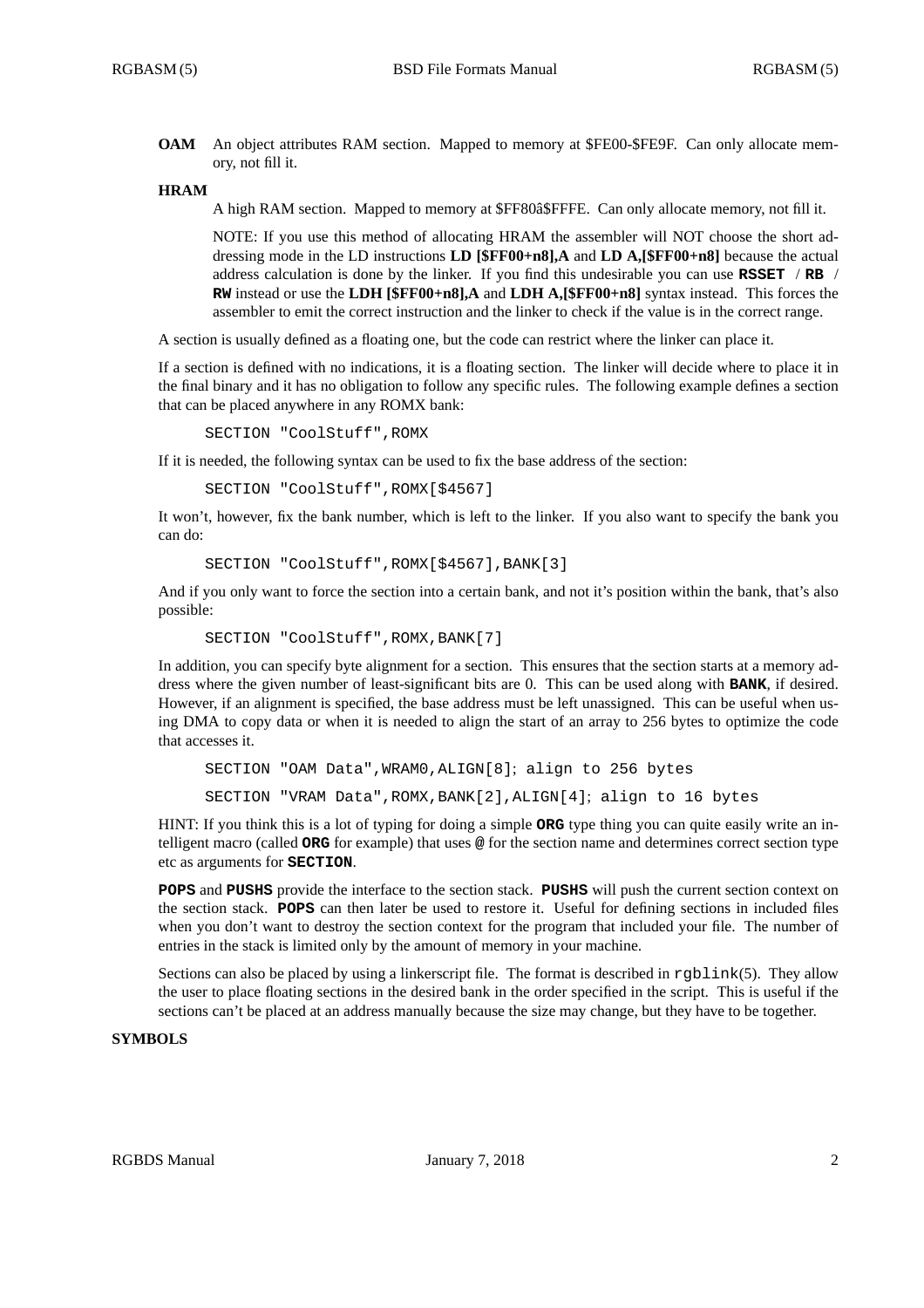### **Symbols**

RGBDS supports several types of symbols:

Label Used to assign a memory location with a name

**EQUate** Give a constant a name.

**SET** Almost the same as EQUate, but you can change the value of a SET during assembling.

**Structure** ( **the RS group**) Define a structure easily.

- **String equate** (**EQUS**) Give a frequently used string a name. Can also be used as a mini-macro, like #define in C.
- **MACRO** A block of code or pseudo instructions that you invoke like any other mnemonic. You can give them arguments too.

A symbol cannot have the same name as a reserved keyword.

#### **Label**

One of the assembler's main tasks is to keep track of addresses for you so you don't have to remember obscure numbers but can make do with a meaningful name, a label.

This can be done in a number of ways:

```
GlobalLabel
AnotherGlobal:
.locallabel
.yet_a_local:
AnotherGlobal.with_another_local:
ThisWillBeExported:: ;note the two colons
ThisWillBeExported.too::
```
In the line where a label is defined there musn't be any whitespace before it. Local labels are only accessible within the scope they are defined. A scope starts after a global label and ends at the next global label. Declaring a label (global or local) with :: does an EXPORT at the same time. Local labels can be declared as scope.local or simply as as .local. If the former notation is used, the scope must be the actual current scope.

Labels will normally change their value during the link process and are thus not constant. The exception is the case in which the base address of a section is fixed, so the address of the label is known at assembly time.

The subtraction of two labels is only constant (known at assembly time) if they are two local labels that belong to the same scope, or they are two global labels that belong to sections with fixed base addresses.

## **EQU**

EQUates are constant symbols. They can, for example, be used for things such as bit-definitions of hardware registers.

EXIT\_OK EQU \$00 EXIT FAILURE EQU \$01

Note that a colon (:) following the label-name is not allowed. EQUates cannot be exported and imported. They don't change their value during the link process.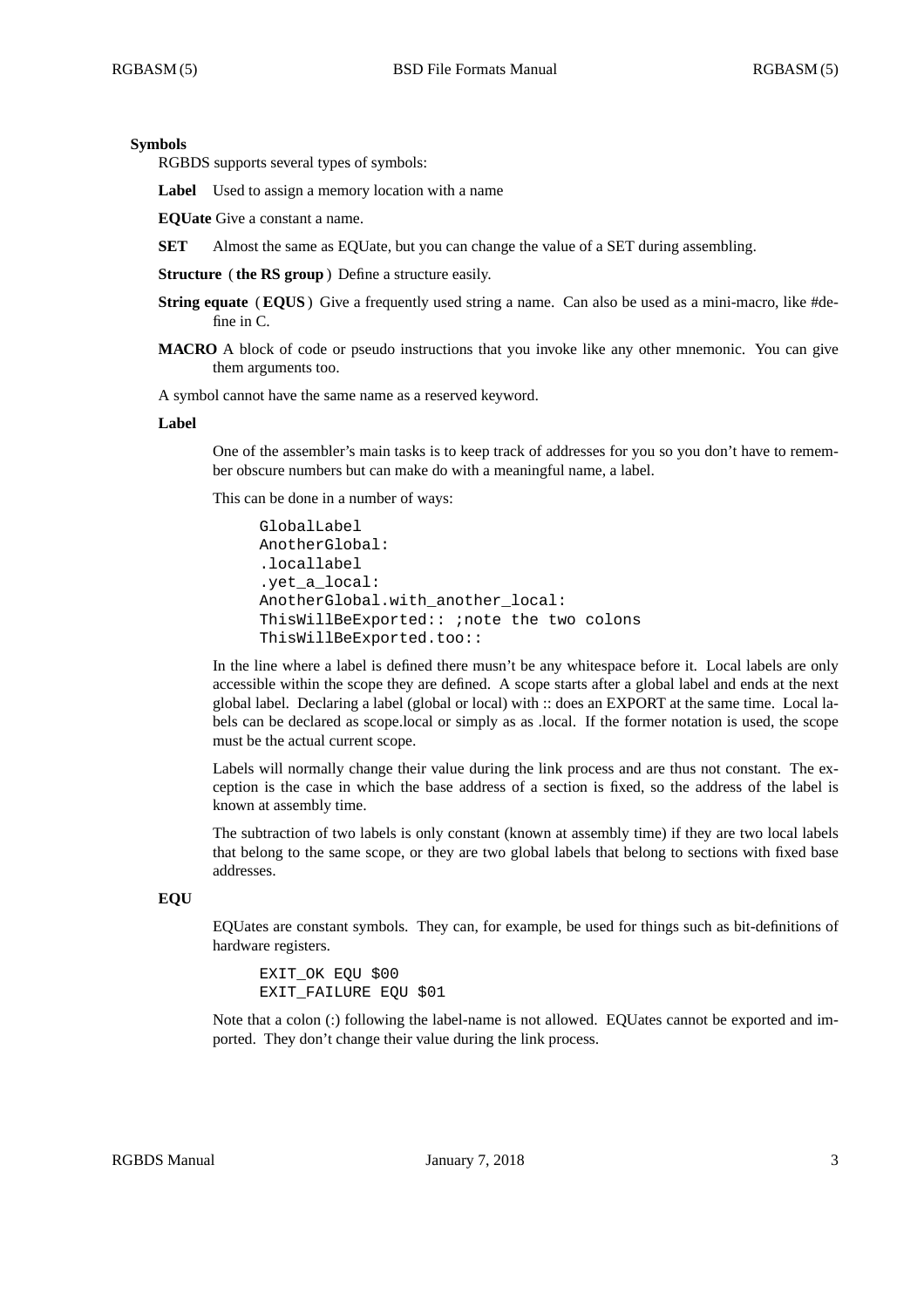### **SET**

SETs are similar to EQUates. They are also constant symbols in the sense that their values are defined during the assembly process. These symbols are normally used in macros.

ARRAY\_SIZE EQU 4 COUNT SET 2 COUNT SET ARRAY\_SIZE+COUNT

Note that a colon (:) following the label-name is not allowed. SETs cannot be exported and imported. Alternatively you can use = as a synonym for SET.

COUNT = 2

### **RSSET**, **RSRESET**, **RB**, **RW**

The RS group of commands is a handy way of defining structures:

|            | RSRESET   |     |
|------------|-----------|-----|
| str pStuff | RW        | ı.  |
| str tData  | <b>RB</b> | 256 |
| str bCount | <b>RB</b> | 1   |
| str SIZEOF | RR        | ∩   |

The example defines four equated symbols:

str  $pStuff = 0$ str  $tData = 2$ str\_bCount = 258 str\_SIZEOF = 259

There are four commands in the RS group of commands:

| Command | <b>Meaning</b>                                                                                    |
|---------|---------------------------------------------------------------------------------------------------|
| RSRESET | Resets the RS counter to zero.                                                                    |
|         | <b>RSSET</b> constexprSets the <b>RS</b> counter to constexpr.                                    |
|         | RB constexpr Sets the preceding symbol to RS and adds constexpr to RS.                            |
|         | <b>RW</b> constexpr Sets the preceding symbol to <b>RS</b> and adds constexpr $*2$ to <b>RS</b> . |
|         | <b>RL</b> constexpr Sets the preceding symbol to <b>RS</b> and adds constexpr $*4$ to <b>RS</b> . |
|         |                                                                                                   |

Note that a colon (:) following the symbol-name is not allowed. **RS** symbols cannot be exported and imported. They don't change their value during the link process.

### **EQUS**

EQUS is used to define string-symbols. Wherever the assembler meets a string symbol its name is replaced with its value. If you are familiar with C you can think of it as the same as #define.

```
COUNTREG EQUS "[hl+]"
ld a,COUNTREG
PLAYER_NAME EQUS "\"John\""
db PLAYER_NAME
```
Note that : following the label-name is not allowed, and that strings must be quoted to be useful.

This will be interpreted as:

ld a,[hl+] db "John"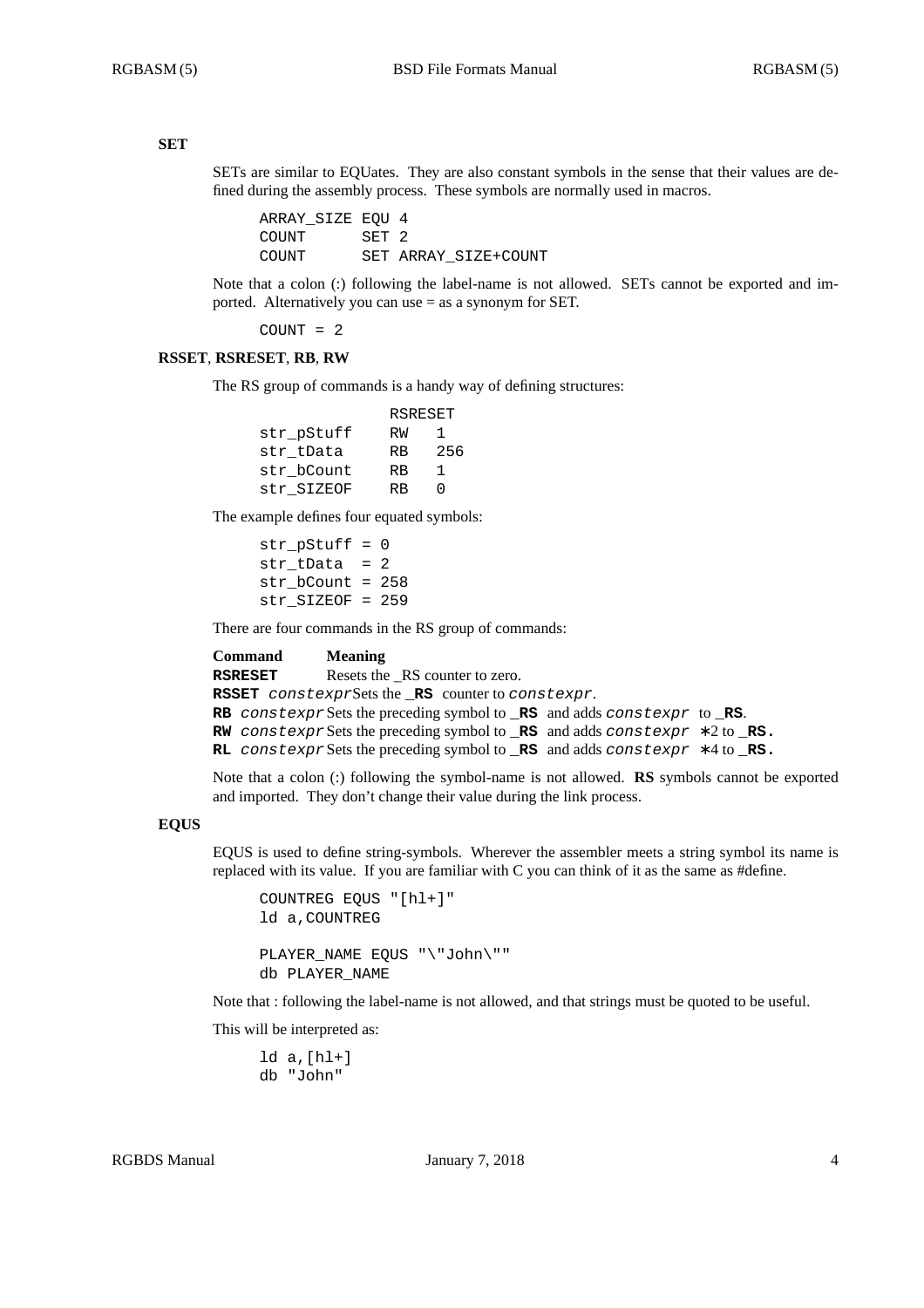String-symbols can also be used to define small one-line macros:

PUSHA EQUS "push af\npush bc\npush de\npush hl\n"

Note that a colon (:) following the label-name is not allowed. String equates can't be exported or imported.

**Important note**: An EQUS can be expanded to a string that contains another EQUS and it will be expanded as well. This means that, if you aren't careful, you may trap the assembler into an infinite loop if there's a circular dependency in the expansions. Also, a MACRO can have inside an EQUS which references the same MACRO, which has the same problem.

#### **MACRO**

One of the best features of an assembler is the ability to write macros for it. Macros also provide a method of passing arguments to them and they can then react to the input using IF-constructs.

```
MyMacro: MACRO
         ld a,80
        call MyFunc
         ENDM
```
Note that a colon (:) following the macro-name is required. Macros can't be exported or imported. It's valid to call a macro from a macro (yes, even the same one).

The above example is a very simple macro. You execute the macro by typing its name.

```
add a,b
ld sp,hl
MyMacro ;This will be expanded
sub a,87
```
When the assembler meets MyMacro it will insert the macrodefinition (the text enclosed in **MACRO** / **ENDM**).

Suppose your macro contains a loop.

```
LoopyMacro: MACRO
          xor a,a
.loop ld [hl+],a
          dec c
          jr nz,.loop
          ENDM
```
This is fine. That is, if you only use the macro once per scope. To get around this problem there is a special label string equate called **\@** that you can append to your labels and it will then expand to a unique string.

**\@** also works in REPT-blocks should you have any loops there.

```
LoopyMacro: MACRO
          xor a,a
lloop@ ld [hl+], a
          dec c
           jr nz,.loop\@
          ENDM
```
**Important note**: Since a MACRO can call itself (or a different MACRO that calls the first one) there can be problems of circular dependency. They trap the assembler in an infinite loop, so you have to be careful when using recursion with MACROs. Also, a MACRO can have inside an EQUS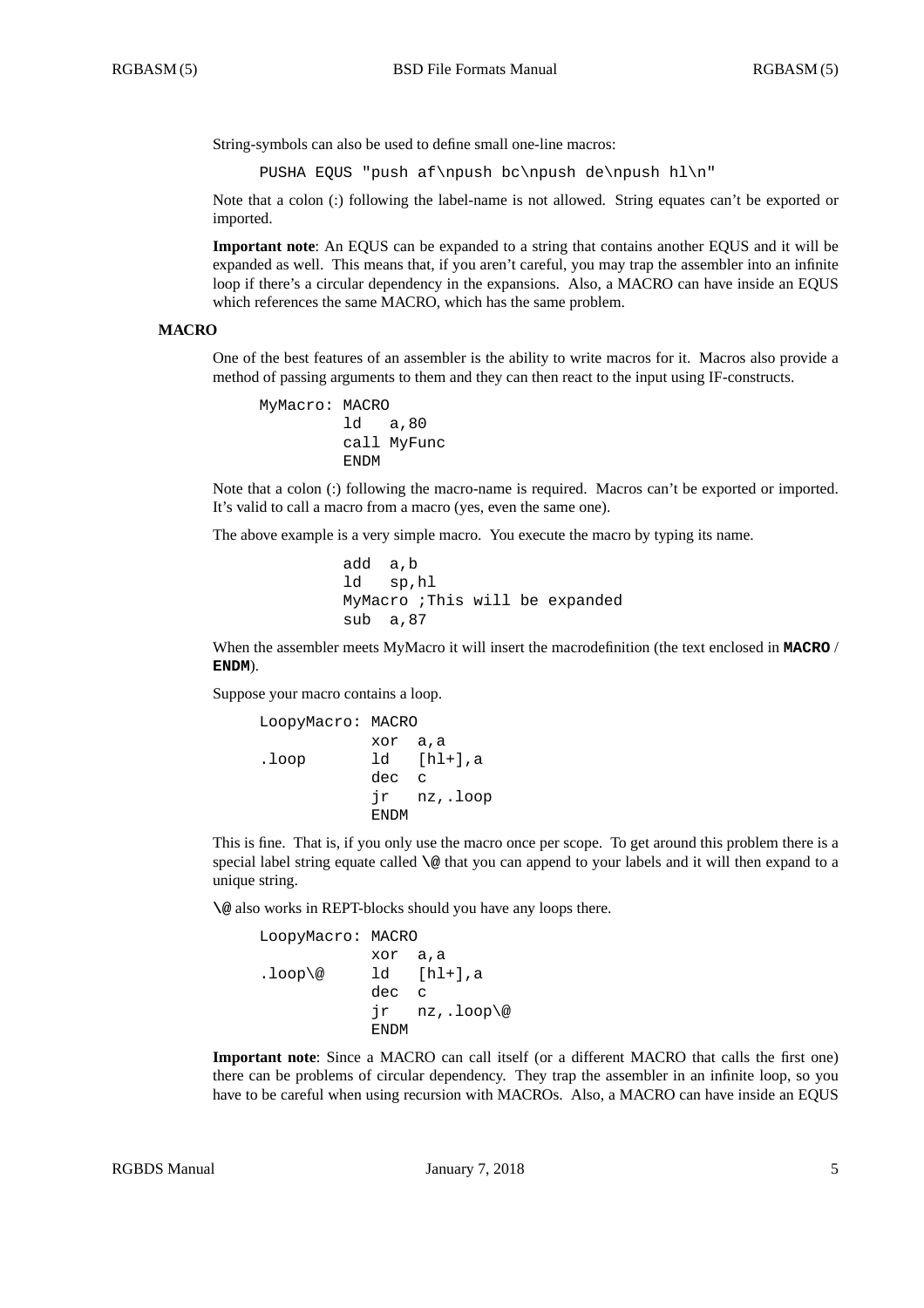which references the same MACRO, which has the same problem.

#### **Macro Arguments**

I'd like LoopyMacro a lot better if I didn't have to pre-load the registers with values and then call it. What I'd like is the ability to pass it arguments and it then loaded the registers itself.

And I can do that. In macros you can get the arguments by using the special macro string equates **\1** through **\9**, **\1** being the first argument specified on the calling of the macro.

```
LoopyMacro: MACRO
           ld hl, \1
           1d c, \lambdaxor a,a
.loop\@ ld [hl+],a
           dec c
           jr nz,.loop\@
           ENDM
```
Now I can call the macro specifying two arguments. The first being the address and the second being a bytecount. The macro will then reset all bytes in this range.

```
LoopyMacro MyVars,54
```
Arguments are passed as string equates. There's no need to enclose them in quotes. An expression will not be evaluated first but passed directly. This means that it's probably a very good idea to use brackets around **\1** to **\9** if you perform further calculations on them. For instance, if you pass 1 + 2 as the first argument and then do **PRINTV \1** ∗ 2 you will get the value 5 on screen and not 6 as you might have expected.

In reality, up to 256 arguments can be passed to a macro, but you can only use the first 9 like this. If you want to use the rest, you need to use the keyword **SHIFT**.

**SHIFT** is a special command only available in macros. Very useful in REPT-blocks. It will "shift" the arguments by one "to the left".  $\setminus$ 1 will get the value of  $\setminus$ 2,  $\setminus$ 2 will get the value in  $\setminus$ 3 and so forth.

This is the only way of accessing the value of arguments from 10 to 256.

#### **Exporting and importing symbols**

Importing and exporting of symbols is a feature that is very useful when your project spans many source-files and, for example, you need to jump to a routine defined in another file.

Exporting of symbols has to be done manually, importing is done automatically if the assembler doesn't know where a symbol is defined.

**EXPORT** *label* [, *label* , . . . ]

The assembler will make label accessible to other files during the link process.

**GLOBAL** *label* [, *label* , . . . ]

If label is defined during the assembly it will be exported, if not, it will be imported. Handy (very!) for include-files. Note that, since importing is done automatically, this keyword has the same effect as **EXPORT**.

#### **Purging symbols**

**PURGE** allows you to completely remove a symbol from the symbol table as if it had never existed. USE WITH EXTREME CAUTION!!! I can't stress this enough, you seriously need to know what you are doing. DON'T purge symbol that you use in expressions the linker needs to calculate. In fact, it's probably not even safe to purge anything other than string symbols and macros.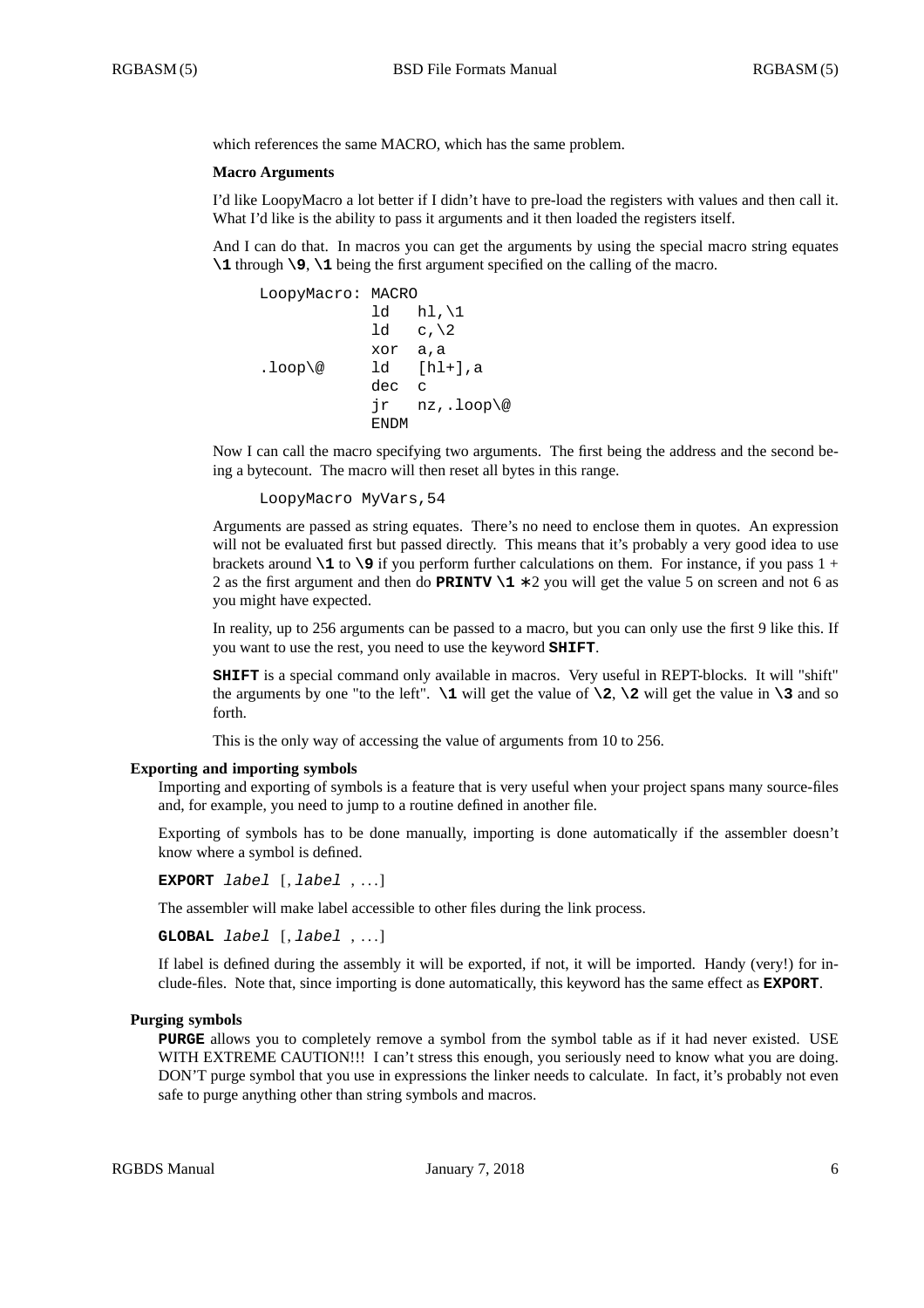Kamikaze EQUS "I don't want to live anymore" AOLer EQUS "Me too" PURGE Kamikaze, AOLer

Note that string symbols that are part of a **PURGE** command WILL NOT BE EXPANDED as the ONLY exception to this rule.

## **Predeclared Symbols**

The following symbols are defined by the assembler:

| <b>Type</b> | <b>Name</b>                          | <b>Contents</b>                                   |
|-------------|--------------------------------------|---------------------------------------------------|
| EQU         | @                                    | PC value                                          |
| EQU         | PI                                   | Fixed point $\pi$                                 |
| SET         | RS                                   | <b>RS</b> Counter                                 |
| EQU         | <b>NARG</b>                          | Number of arguments passed to macro               |
| EQU         | LINE                                 | The current line number                           |
| EQUS        | FILE                                 | The current filename                              |
| EQUS        | <b>DATE</b>                          | Today's date                                      |
| <b>EQUS</b> | TIME                                 | The current time                                  |
| <b>EQUS</b> |                                      | ISO_8601_LOCAL_ISO 8601 timestamp (local)         |
| EQUS        |                                      | ISO_8601_UTC__ISO 8601 timestamp (UTC)            |
| EQU         | <b>UTC_YEAR</b> Today's year         |                                                   |
| EQU         |                                      | __UTC_MONTH__Today's month number, 1-12           |
| EQU         |                                      | <b>UTC_DAY</b> Today's day of the month, 1-31     |
| EQU         | $UTC_HOUT$ HOUR Current hour, $0-23$ |                                                   |
| EQU         |                                      | UTC_MINUTE_Current minute, 0-59                   |
| EQU         |                                      | UTC_SECOND_Current second, 0-59                   |
| EQU         |                                      | RGBDS_MAJOR_Major version number of RGBDS.        |
| EQU         |                                      | <b>RGBDS MINOR</b> Minor version number of RGBDS. |
| EQU         |                                      | <b>RGBDS</b> PATCH Patch version number of RGBDS. |

### **DEFINING DATA**

#### **Defining constant data**

**DB** defines a list of bytes that will be stored in the final image. Ideal for tables and text (which is not zeroterminated).

DB 1, 2, 3, 4, "This is a string"

Alternatively, you can use **DW** to store a list of words (16-bits) or **DL** to store a list of doublewords/longs (32-bits). Strings are not allowed as arguments to **DW** and **DL**.

You can also use **DB**, **DW** and **DL** without arguments, or leaving empty elements at any point in the list. This works exactly like **DS 1**, **DS 2** and **DS 4** respectively. Consequently, **DB**, **DW** and **DL** can be used in a **WRAM0** / **WRAMX** / **HRAM** / **VRAM** / **SRAM** section.

#### **Declaring variables in a RAM section**

**DS** allocates a number of bytes. The content is undefined. This is the preferred method of allocationg space in a RAM section. You can, however, use **DB**, **DW** and **DL** without any arguments instead.

DS str\_SIZEOF ;allocate str\_SIZEOF bytes

### **Including binary files**

You probably have some graphics you'd like to include. Use **INCBIN** to include a raw binary file as it is. If the file isn't found in the current directory, the include-path list passed to the linker on the command line will be searched.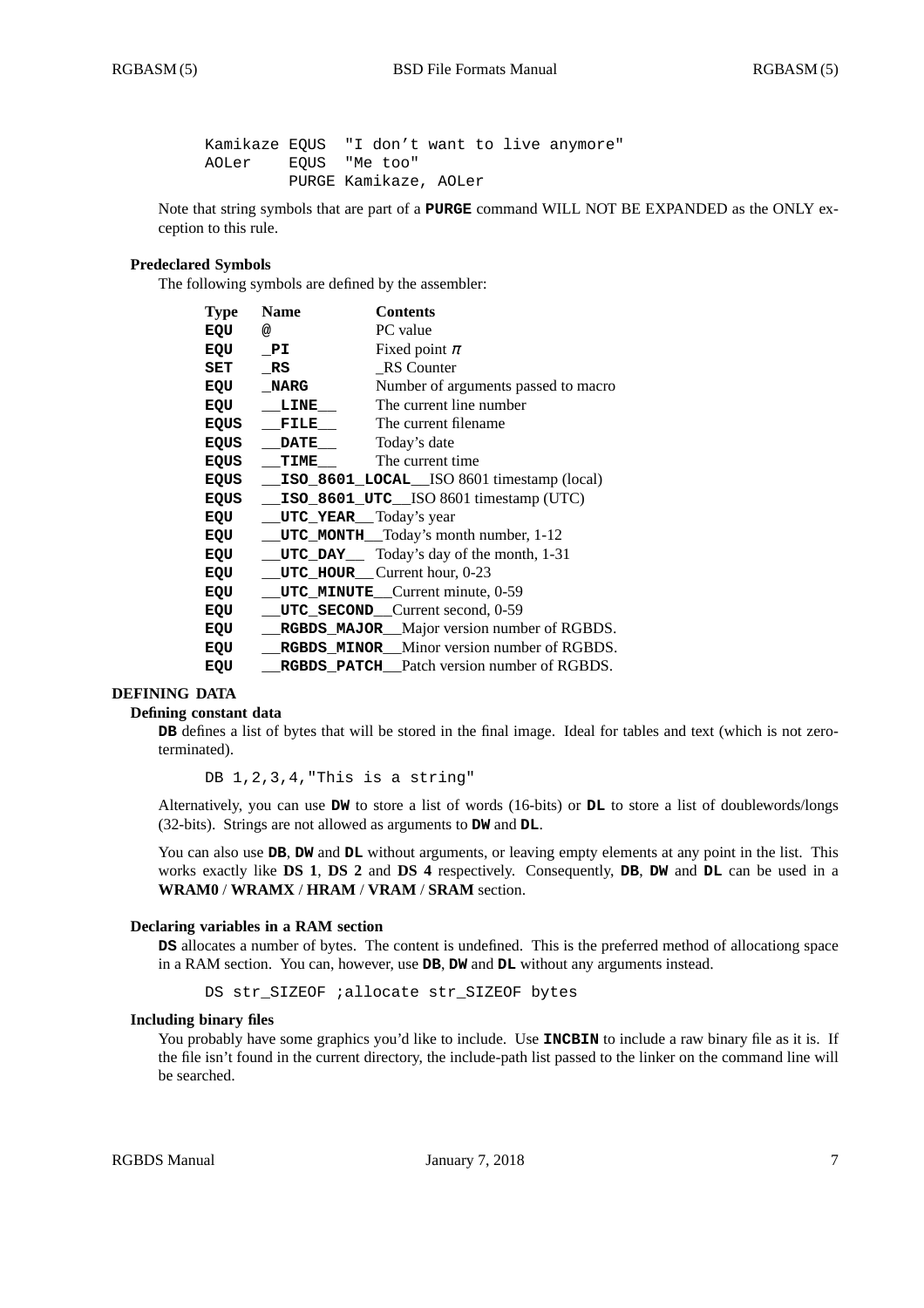```
INCBIN "titlepic.bin"
INCBIN "sprites/hero.bin" ; UNIX
INCBIN "sprites\\hero.bin" ; Windows
```
You can also include only part of a file with **INCBIN**. The example below includes 256 bytes from data.bin starting from byte 78.

INCBIN "data.bin",78,256

### **Unions**

Unions allow multiple memory allocations to share the same space in memory, like unions in C. This allows you to easily reuse memory for different purposes, depending on the game's state.

You create unions using the **UNION**, **NEXTU** and **ENDU** keywords. **NEXTU** lets you create a new block of allocations, and you may use it as many times within a union as necessary.

```
UNION
Name: ds 8
Nickname: ds 8
NEXTU
Health: dw
Something: ds 3
Lives: db
NEXTU
Temporary: ds 19
ENDU
```
This union will use up 19 bytes, as this is the size of the largest block (the last one, containing 'Temporary'). Of course, as 'Name', 'Health', and 'Temporary' all point to the same memory locations, writes to any one of these will affect values read from the others.

Unions may be used in any section, but code and data may not be included.

### **THE MACRO LANGUAGE**

## **Printing things during assembly**

These three instructions type text and values to stdout. Useful for debugging macros or wherever you may feel the need to tell yourself some important information.

```
PRINTT "I'm the greatest programmer in the whole wide world\n"
PRINTV (2+3)/5
PRINTF MUL(3.14,3987.0)
```
**PRINTT** prints out a string.

**PRINTV** prints out an integer value or, as in the example, the result of a calculation. Unsurprisingly, you can also print out a constant symbols value.

**PRINTF** prints out a fixed point value.

### **Automatically repeating blocks of code**

Suppose you're feeling lazy and you want to unroll a time consuming loop. **REPT** is here for that purpose. Everything between **REPT** and **ENDR** will be repeated a number of times just as if you done a copy/paste operation yourself. The following example will assemble **add a,c** four times:

```
REPT 4
add a,c
ENDR
```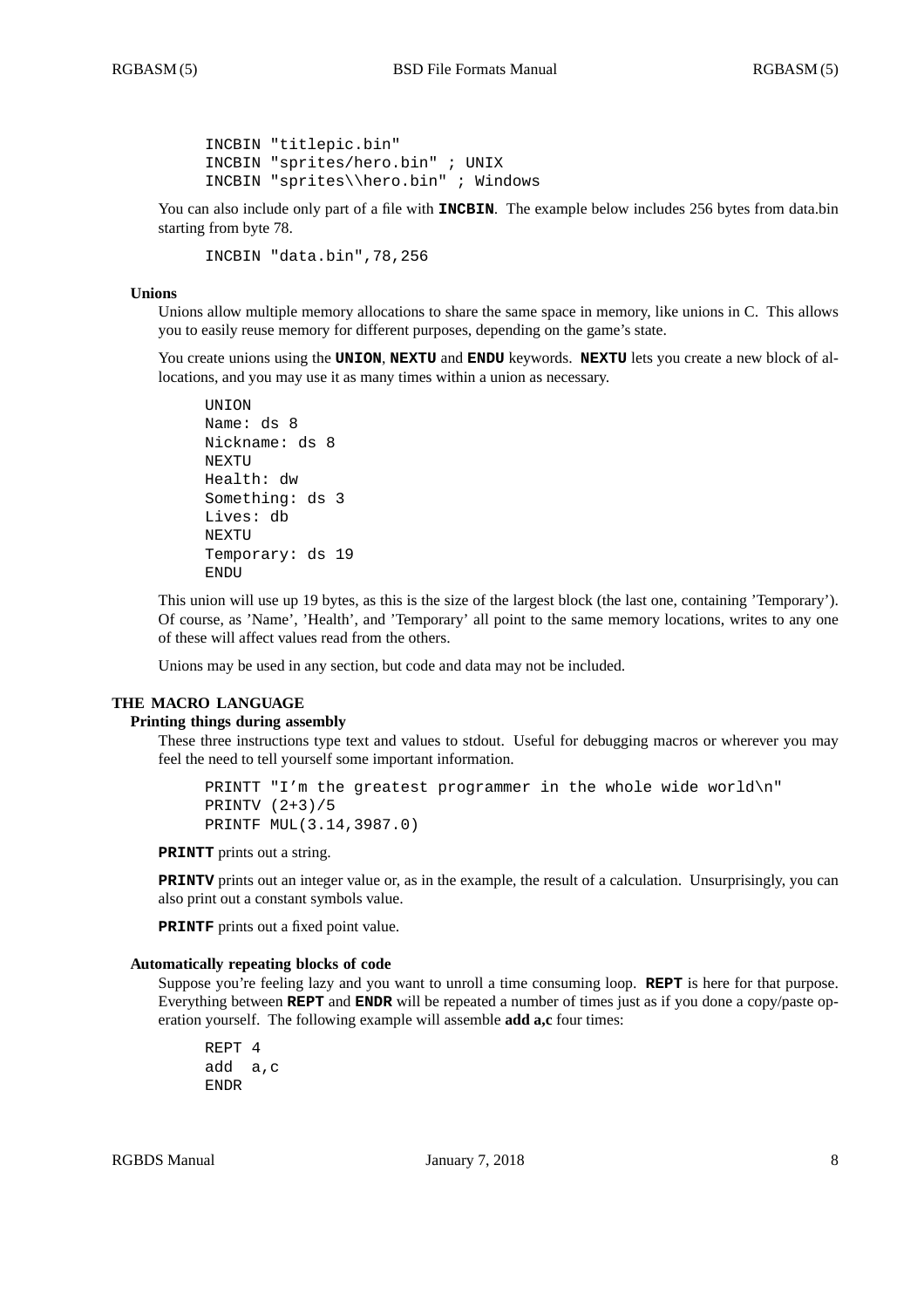You can also use **REPT** to generate tables on the fly:

```
\cdot --
; -- Generate a 256 byte sine table with values between 0 and 128
\mathbf{i} -ANGLE SET 0.0
      REPT 256
      DB (MUL(64.0,SIN(ANGLE))+64.0)>>16
ANGLE SET ANGLE+256.0
      ENDR
```
**REPT** is also very useful in recursive macros and, as in macros, you can also use the special label operator **\@**. REPT-blocks can be nested.

### **Aborting the assembly process**

**FAIL** and **WARN** can be used to print errors and warnings respectively during the assembly process. This is especially useful for macros that get an invalid argument. **FAIL** and **WARN** take a string as the only argument and they will print this string out as a normal error with a line number.

**FAIL** stops assembling immediately while **WARN** shows the message but continues afterwards.

## **Including other source files**

Use **INCLUDE** to process another assembler-file and then return to the current file when done. If the file isn't found in the current directory the include-path list will be searched. You may nest **INCLUDE** calls infinitely (or until you run out of memory, whichever comes first).

```
INCLUDE "irq.inc"
```
### **Conditional assembling**

The four commands **IF**, **ELIF**, **ELSE**, and **ENDC** are used to conditionally assemble parts of your file. This is a powerful feature commonly used in macros.

```
IF NUM < 0
  PRINTT "NUM < 0\n"
ELIF NUM == 0
  PRINTT "NUM == 0 \n\cdot n"
ELSE
  PRINTT "NUM > 0\n"
ENDC
```
The **ELIF** and **ELSE** blocks are optional. **IF** / **ELIF** / **ELSE** / **ENDC** blocks can be nested.

Note that if an **ELSE** block is found before an **ELIF** block, the **ELIF** block will be ignored. All **ELIF** blocks must go before the **ELSE** block. Also, if there is more than one **ELSE** block, all of them but the first one are ignored.

#### **Integer and Boolean expressions**

An expression can be composed of many things. Expressions are always evaluated using signed 32-bit math.

The most basic expression is just a single number.

#### **Numeric Formats**

There are a number of numeric formats.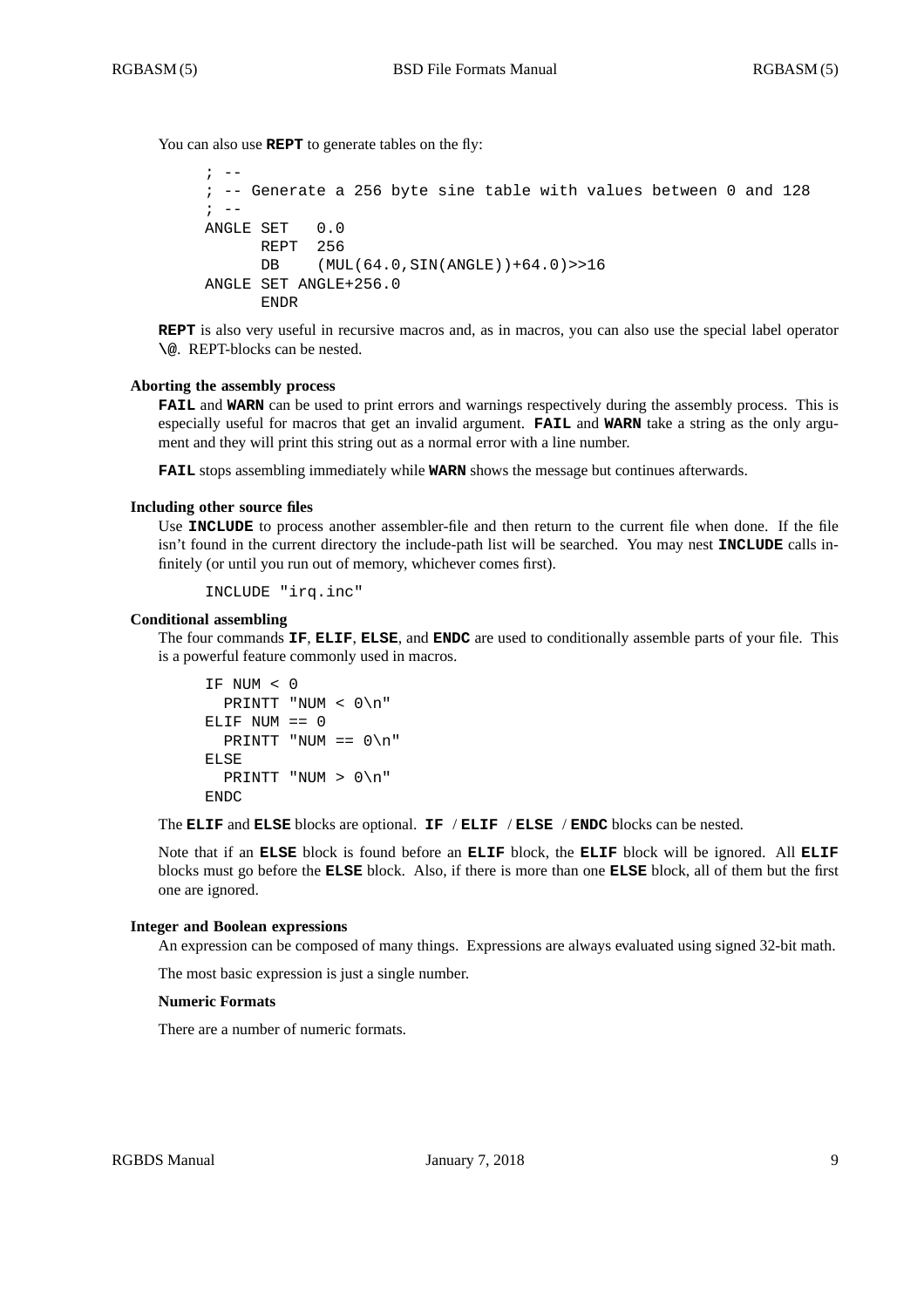- **-** Hexadecimal: \$0123456789ABCDEF. Case-insensitive
- **-** Decimal: 0123456789
- **-** Octal: &01234567
- **-** Binary: %01
- **-** Fixedpoint (16.16): 01234.56789
- **-** Character constant: "ABYZ"
- **-** Gameboy graphics: `0123

The last one, Gameboy graphics, is quite interesting and useful. The values are actually pixel values and it converts the "chunky" data to "planar" data as used in the Gameboy.

DW `01012323

Admittedly, an expression with just a single number is quite boring. To spice things up a bit there are a few operators you can use to perform calculations between numbers.

## **Operators**

A great number of operators you can use in expressions are available (listed in order of precedence):

## **Operator Meaning** () Precedence override FUNC() Function call  $\tilde{\ }$  + - Unary not/plus/minus ∗ / % Multiply/divide/modulo << >> Shift left/right & | ˆ Binary and/or/xor + - Add/subtract  $!=$   $==$   $<=$  Boolean comparison >= < >Boolean comparison (Same precedence as the others) && || Boolean and/or ! Unary Boolean not

The result of the boolean operators is zero if when FALSE and non-zero when TRUE. It is legal to use an integer as the condition for IF blocks. You can use symbols instead of numbers in your expression if you wish.

An expression is said to be constant when it doesn't change its value during linking. This basically means that you can't use labels in those expressions. The instructions in the macro-language all require expressions that are constant. The only exception is the subtraction of labels in the same section or labels that belong to sections with a fixed base addresses, all of which must be defined in the same source file (the calculation cannot be passed to the object file generated by the assembler). In this case, the result is a constant that can be calculated at assembly time.

## **Fixedâpoint Expressions**

Fixed point constants are basically normal 32-bit constants where the upper 16 bits are used for the integer part and the lower 16 bits are used for the fraction (65536ths). This means that you can use them in normal integer expression, and some integer operators like plus and minus don't care whether the operands are integer or fixed-point. You can easily convert a fixed-point number to an integer by shifting it right 16 bits. It follows that you can convert an integer to a fixed-point number by shifting it left.

Some things are different for fixed-point math, though, which is why you have the following functions to use:

| <b>Name</b> | <b>Operation</b> |
|-------------|------------------|
| DIV(x,y)    | x/y              |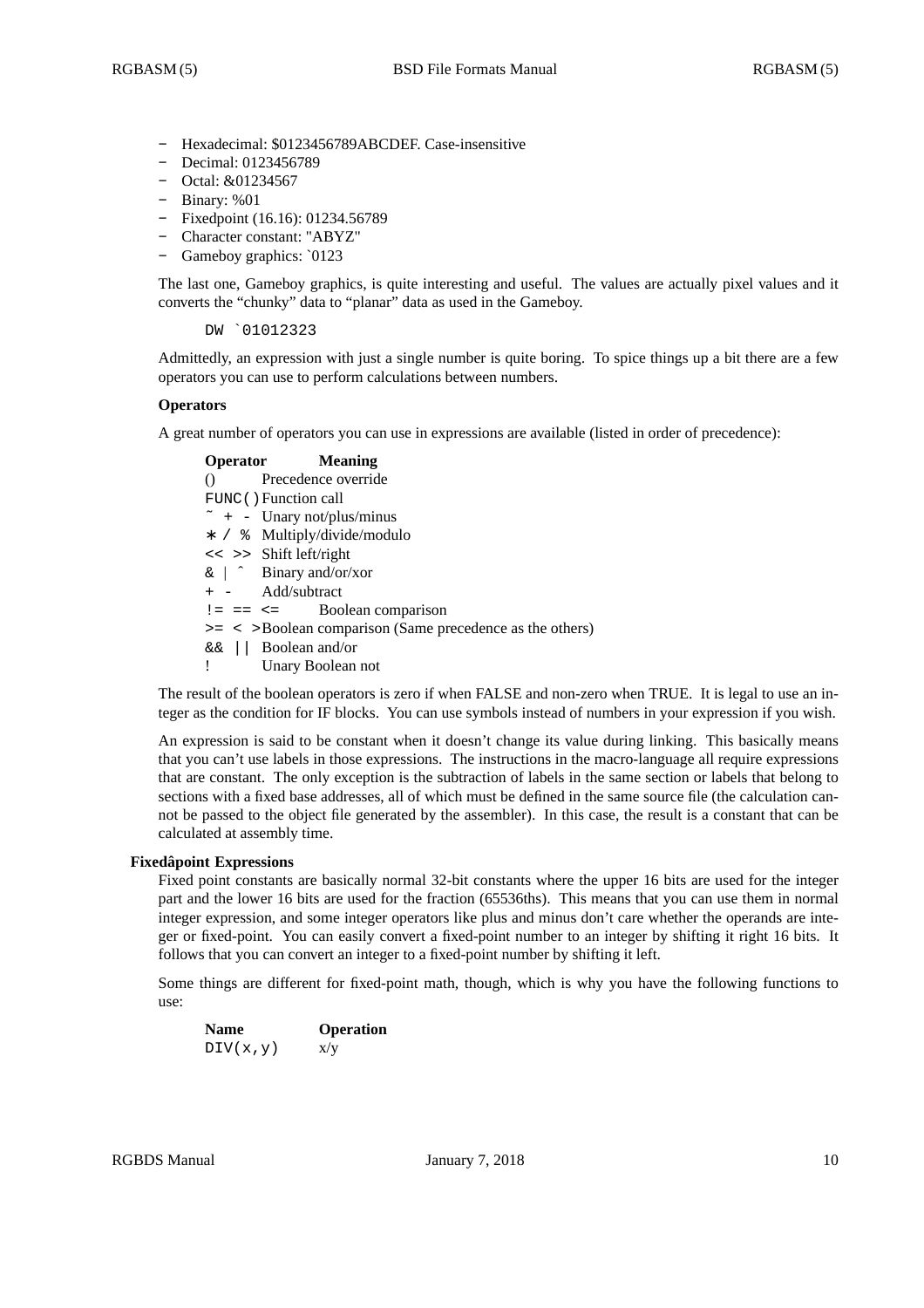```
MUL(x,y) x∗y
SIN(x) sin(x)\cos(x) \cos(x)TAN(x) tan(x)ASIN(x) arcsin(x)
ACOS(x) arccos(x)
ATAN(x) arctan(x)
ATAN2(x, y) Angle between (x,y) and (1,0)
```
These functions are extremely useful for automatic generation of various tables. A circle has 65536.0 degrees. Sine values are between [ -1.0; 1.0 ].

```
\mathbf{r} \mathbf{r} \mathbf{r}; -- Generate a 256 byte sine table with values between 0 and 128
\mathbf{i} \quad -ANGLE SET 0.0
       REPT 256
       DB (MUL(64.0,SIN(ANGLE))+64.0)>>16
ANGLE SET ANGLE+256.0
       ENDR
```
## **String Expressions**

The most basic string expression is any number of characters contained in double quotes ("for instance"). Like in C, the escape character is  $\setminus$ , and there are a number of commands you can use within a string:

| <b>String</b>    | <b>Meaning</b>                                           |
|------------------|----------------------------------------------------------|
| ヽヽ               | Backslash                                                |
| $\sqrt{1}$       | Double quote                                             |
|                  | Comma                                                    |
| $\setminus$ {    | Curly bracket left                                       |
| $\setminus$ }    | Curly bracket right                                      |
| $\n\backslash$ n | Newline (\$0A)                                           |
| \t               | Tab (\$09)                                               |
| $\backslash$ 1   | Macro argument (Only the body of a macros)<br>$-19$      |
| \@               | Label name suffix (Only in the body of macros and repts) |
|                  |                                                          |

A funky feature is **{symbol}** withing a string. This will examine the type of the symbol and insert its value accordingly. If symbol is a string symbol, the symbols value is simply copied. If it's a numeric symbol, the value is converted to hexadecimal notation and inserted as a string.

HINT: The {symbol} construct can also be used outside strings. The symbol's value is again inserted as a string. This is just a short way of doing "{symbol}".

Whenever the macro-language expects a string you can actually use a string expression. This consists of one or more of these function (yes, you can nest them). Note that some of these functions actually return an integer and can be used as part of an integer expression!

| <b>Name</b> | <b>Operation</b>                                                                                          |
|-------------|-----------------------------------------------------------------------------------------------------------|
|             | STRLEN(string) Returns the number of characters in string                                                 |
|             | $STRCAT(str1, str2)$ Appends str2 to str1.                                                                |
|             | STRCMP (str1, str2) Returns negative if str1 is alphabetically lower than str2, zero if they match, posi- |

tive if str1 is greater than str2. STRIN(str1,str2)Returns the position of str2 in str1 or zero if it's not present (first character is position 1).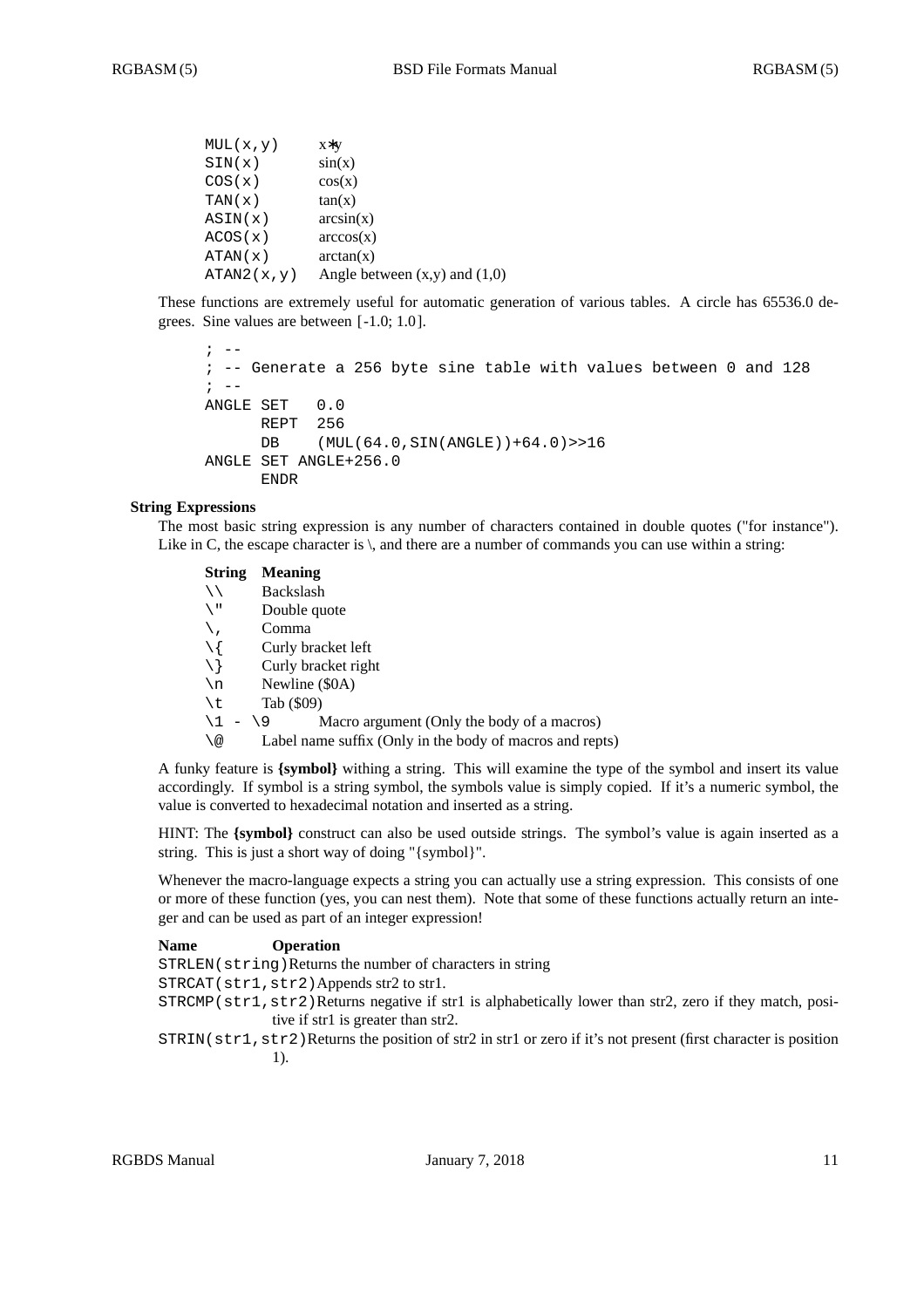STRSUB(str,pos,len)Returns a substring from str starting at pos (first character is position 1) and with len characters.

- $STRUPR( $\text{str}$ )$  Converts all characters in str to capitals and returns the new string.
- STRLWR(str) Converts all characters in str to lower case and returns the new string.

### **Other functions**

There are a few other functions that do various useful things:

#### **Name Operation**

- BANK(@/str/lbl)Returns a bank number. If the argument is the symbol **@,** this function returns the bank of the current section. If the argument is a string, it returns the bank of the section that has that name. If the argument is a label, it returns the bank number the label is in. For labels, as the linker has to resolve this, it can't be used when the expression has to be constant.
- DEF(label) Returns TRUE if label has been defined.
- $HIGH(r16/cnst/lbl)$ Returns the top 8 bits of the operand if it is a label or constant, or the top 8-bit register if it is a 16-bit register.
- LOW(r16/cnst/lbl)Returns the bottom 8 bits of the operand if it is a label or constant, or the bottom 8-bit register if it is a 16-bit register (AF isn't a valid register for this function).

## **MISCELLANEOUS**

## **Changing options while assembling**

**OPT** can be used to change some of the options during assembling the source instead of defining them on the commandline.

**OPT** takes a comma-seperated list of options as its argument:

PUSHO OPT g.oOX ;Set the GB graphics constants to use these characters DW '..ooOOXX POPO DW '00112233

The options that OPT can modify are currently: **b**, **e** and **g**.

**POPO** and **PUSHO** provide the interface to the option stack. **PUSHO** will push the current set of options on the option stack. **POPO** can then later be used to restore them. Useful if you want to change some options in an include file and you don't want to destroy the options set by the program that included your file. The stacks number of entries is limited only by the amount of memory in your machine.

## **ALPHABETICAL LIST OF KEYWORDS**

**@ \_\_DATE\_\_ \_\_FILE\_\_ \_\_ISO\_8601\_LOCAL\_\_ \_\_ISO\_8601\_UTC\_\_ \_\_LINE\_\_ \_\_TIME\_\_ \_\_RGBDS\_MAJOR\_\_ \_\_RGBDS\_MINOR\_\_ \_\_RGBDS\_PATCH\_\_ \_\_UTC\_YEAR\_\_ \_\_UTC\_MONTH\_\_**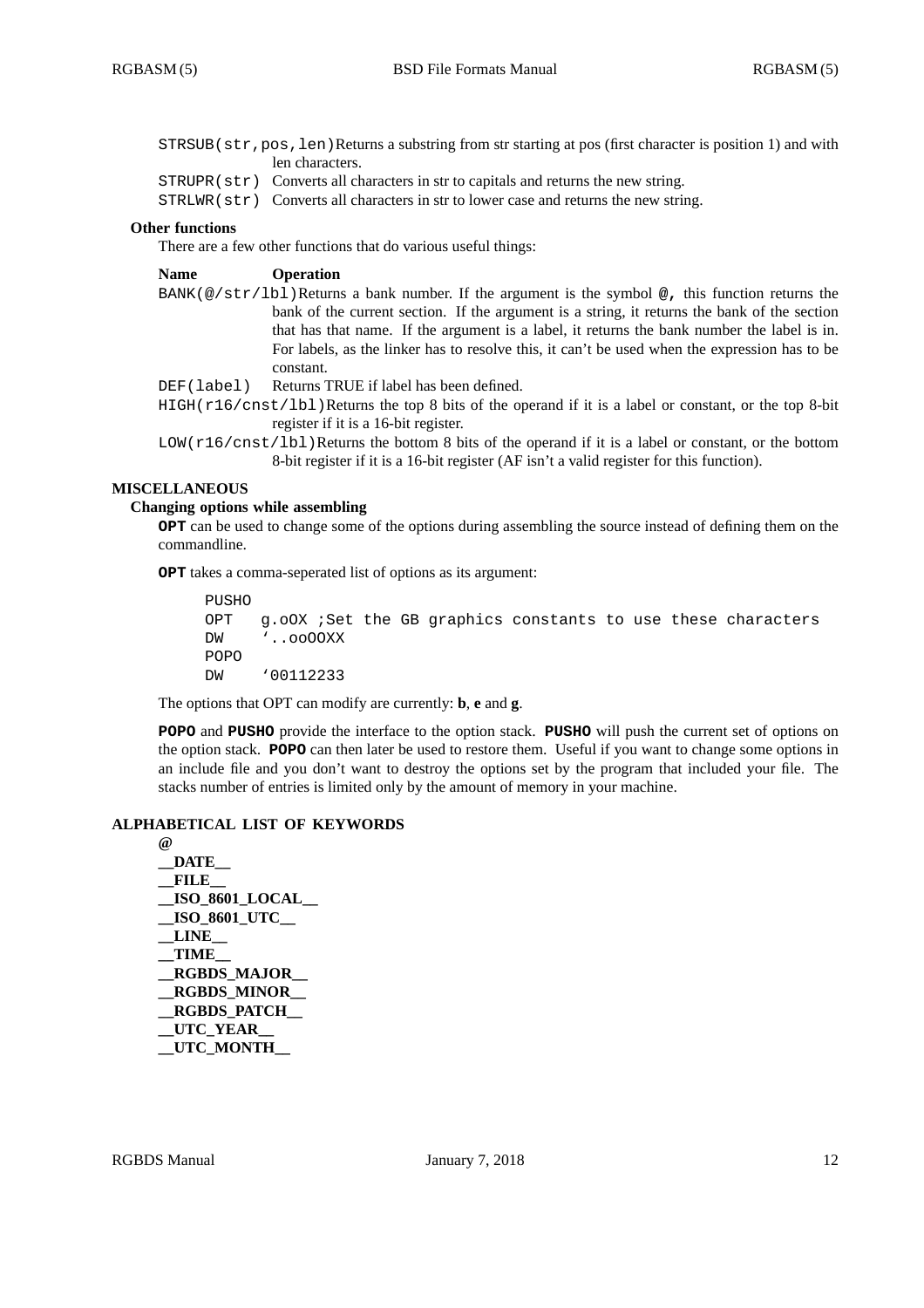| __UTC_DAY      |
|----------------|
| _UTC_HOUR      |
| _UTC_MINUTE_   |
| _UTC_SECOND_   |
| NARG           |
| P1             |
| $\_RS$         |
| <b>ACOS</b>    |
| <b>ASIN</b>    |
| <b>ATAN</b>    |
| ATAN2          |
| <b>BANK</b>    |
| <b>COS</b>     |
| DB             |
| DEF            |
| <b>DIV</b>     |
|                |
| $\bf{DL}$      |
| DS             |
| <b>DW</b>      |
| <b>ELIF</b>    |
| <b>ELSE</b>    |
| <b>ENDC</b>    |
| <b>ENDM</b>    |
| <b>ENDR</b>    |
| <b>EOU</b>     |
| <b>EQUS</b>    |
| <b>EXPORT</b>  |
| FAIL           |
| <b>GLOBAL</b>  |
| <b>HIGH</b>    |
| <b>HRAM</b>    |
| IF             |
| <b>INCBIN</b>  |
| <b>INCLUDE</b> |
| <b>LOW</b>     |
| <b>MACRO</b>   |
| <b>MUL</b>     |
|                |
| <b>OPT</b>     |
| <b>POPO</b>    |
| <b>POPS</b>    |
| <b>PRINTF</b>  |
| <b>PRINTT</b>  |
| <b>PRINTV</b>  |
| <b>PURGE</b>   |
| <b>PUSHO</b>   |
| <b>PUSHS</b>   |
| <b>REPT</b>    |
| RB             |
| RL             |